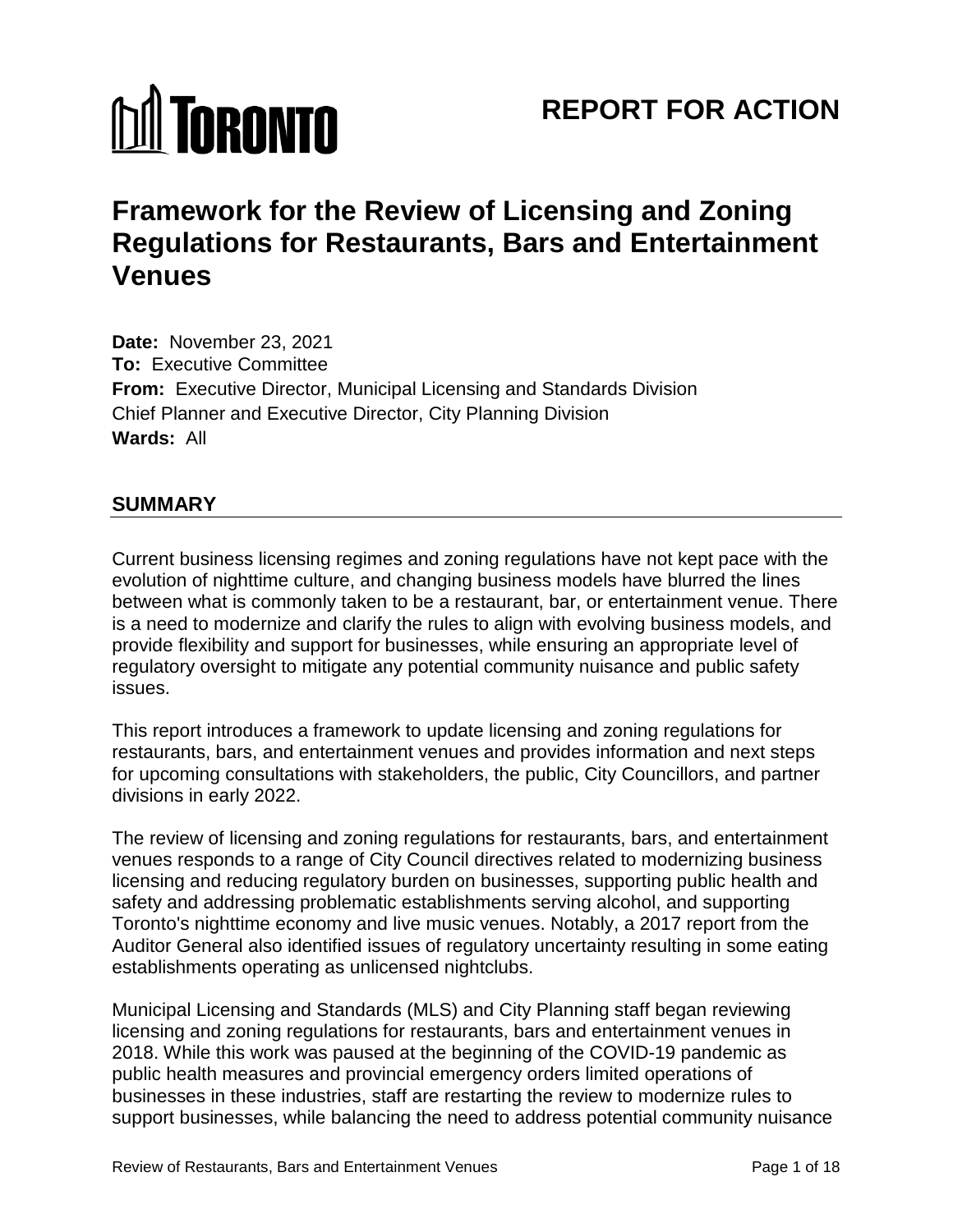and public safety issues. Economic recovery following the pandemic, and impacts on restaurants and local areas, including active main streets, is also a relevant consideration. Staff recognize that proposed regulatory amendments must be sensitive to the current context, challenges, and the new realities facing these industries during the pandemic, and in recovery.

Staff are considering a range of proposals to update licensing and zoning regulations to address identified issues, including moving towards a licensing approach based on complexity or extent of business activities to ensure there is appropriate and proportional regulatory oversight for businesses. Staff are proposing to modify licence classes to differentiate lower impact and higher impact establishments and determine licence conditions based factors such as venue capacity, liquor service, hours of operation, and entertainment uses. This approach will allow staff to review opportunities to provide more flexibility for businesses in terms of seating, floor plans, and entertainment.

Staff will also develop clear, distinct, and enforceable licensing definitions to differentiate licence classes, and ensure zoning and licensing definitions are harmonized and consistent for ease of interpretation. Staff will also explore modifying restrictions to indoor entertainment uses in eating establishments, and expanding nightclub permissions beyond the downtown area, as well as other proposals developed through further consultations.

Following further analysis and consultation as outlined in this report, staff plan to bring forward a final report with zoning and licensing recommendations and proposed by-law amendments later in 2022. This report will also include recommendations related to addressing select problematic establishments serving alcohol for Committee and Council consideration.

The Economic Development and Culture division (EDC) was notified of the development of this report.

# **RECOMMENDATIONS**

The Executive Director, Municipal Licensing and Standards Division, and the Chief Planner and Executive Director, City Planning Division, recommend that:

1. The Executive Committee direct the Executive Director, Municipal Licensing and Standards Division and the Chief Planner and Executive Director, City Planning Division, to report back in 2022 with final recommendations and proposed by-law amendments to modernize and clarify licensing and zoning regulations for restaurants, bars and entertainment venues, as well as recommendations related to the addressing impacts of problematic establishments.

2. The Executive Committee direct the Executive Director, Municipal Licensing and Standards Division and the Chief Planner and Executive Director, City Planning Division, in consultation with Economic Development and Culture and other divisions, as appropriate, to consult with relevant stakeholders and the public on proposed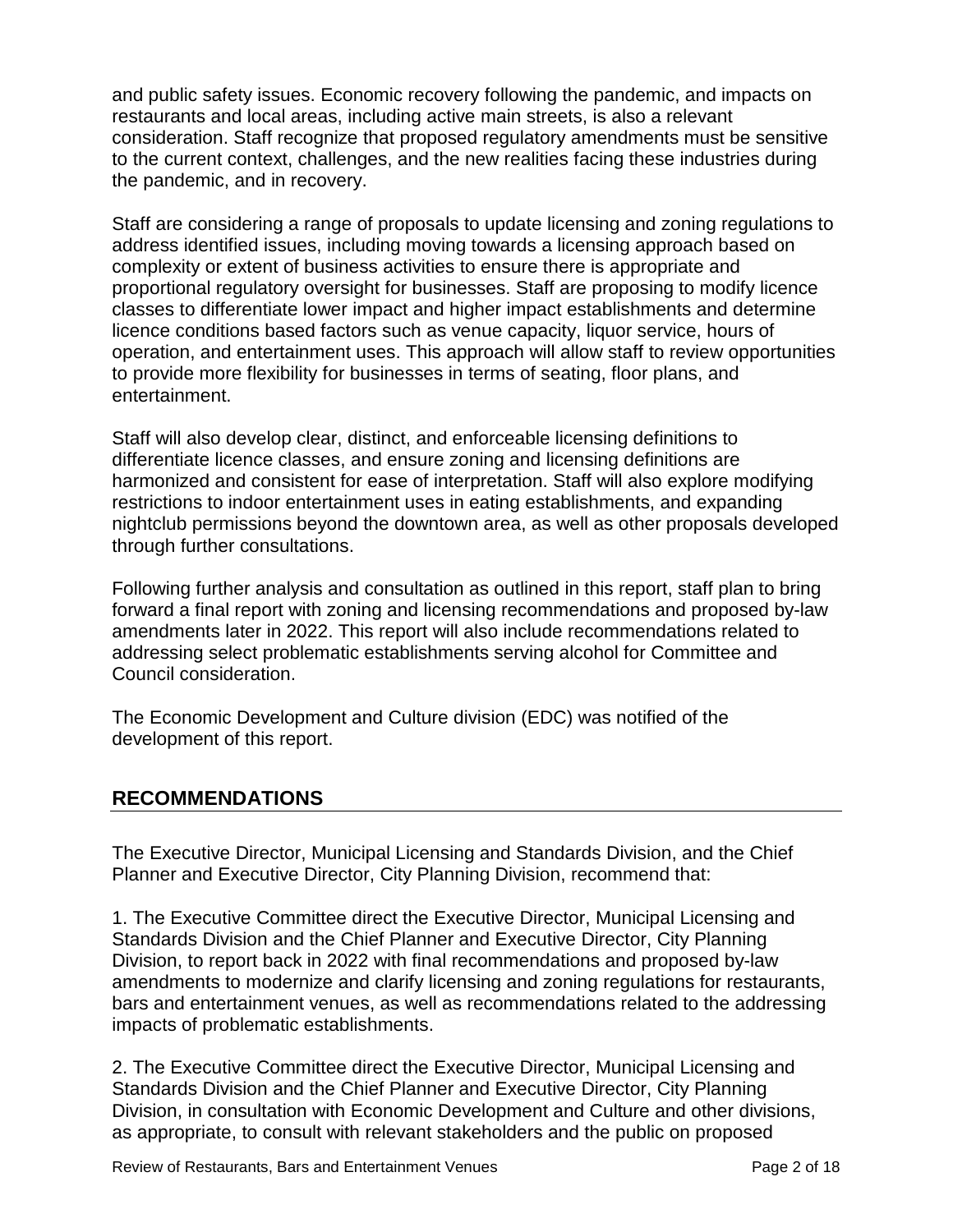regulatory changes for restaurants, bars, and entertainment venues, and to include a summary of these consultation efforts in the final report per Part 1 above.

# **FINANCIAL IMPACT**

There are no current or known future year financial impacts arising from the recommendations contained in this report.

Future recommendations resulting from the review of licensing and zoning regulations for restaurants, bars and entertainment venues may have financial impacts. This will be discussed as part of the proposed final report in 2022.

The Chief Financial Officer and Treasurer has reviewed this report and agrees with the financial implications as identified in the Financial Impact section.

# **DECISION HISTORY**

#### *Business Licensing*

On March 6, 2017, the Licensing and Standards Committee adopted Item LS17.3: Downtown Entertainment District - Enforcement of Nightclub Moratorium, requesting staff to report to the Licensing and Standards Committee on April 18, 2017 on enforcement activities regarding restaurants operating as nightclubs and nightclubs operating outside of the "nightclub moratorium area", and what policy changes or enforcement measures can be taken to address the issue. <http://app.toronto.ca/tmmis/viewAgendaItemHistory.do?item=2017.LS17.3>

On November 7, 2017, City Council adopted, with amendments, Item AU10.4: A Review of Municipal Licensing and Standards Division's Management of Business Licences - Part Three: Eating Establishments and Nightclubs, which included a report from the Auditor General identifying concerns related to the lack of a clear and enforceable definition of nightclubs, resulting in a considerable amount of eating establishments operating as unlicensed nightclubs. City Council directed staff to consult with relevant stakeholders and report back on recommendations to improve licensing categories to better reflect current nightlife, as well as ways to ensure establishments are abiding by the provisions of their current business license.

<http://app.toronto.ca/tmmis/viewAgendaItemHistory.do?item=2017.AU10.4>

On January 14, 2019, the General Government and Licensing Committee adopted Item GL1.8: Comprehensive Review of Business Licensing - Update, which included an overview of work completed to date to review the Licensing By-law, as well as next steps for the planned reviews.

<http://app.toronto.ca/tmmis/viewAgendaItemHistory.do?item=2019.GL1.8>

On October 29, 2019, City Council adopted, Item GL8.19: City of Toronto Municipal Code Chapter 545, Licensing By-law Updates, to address duplication of the Licensing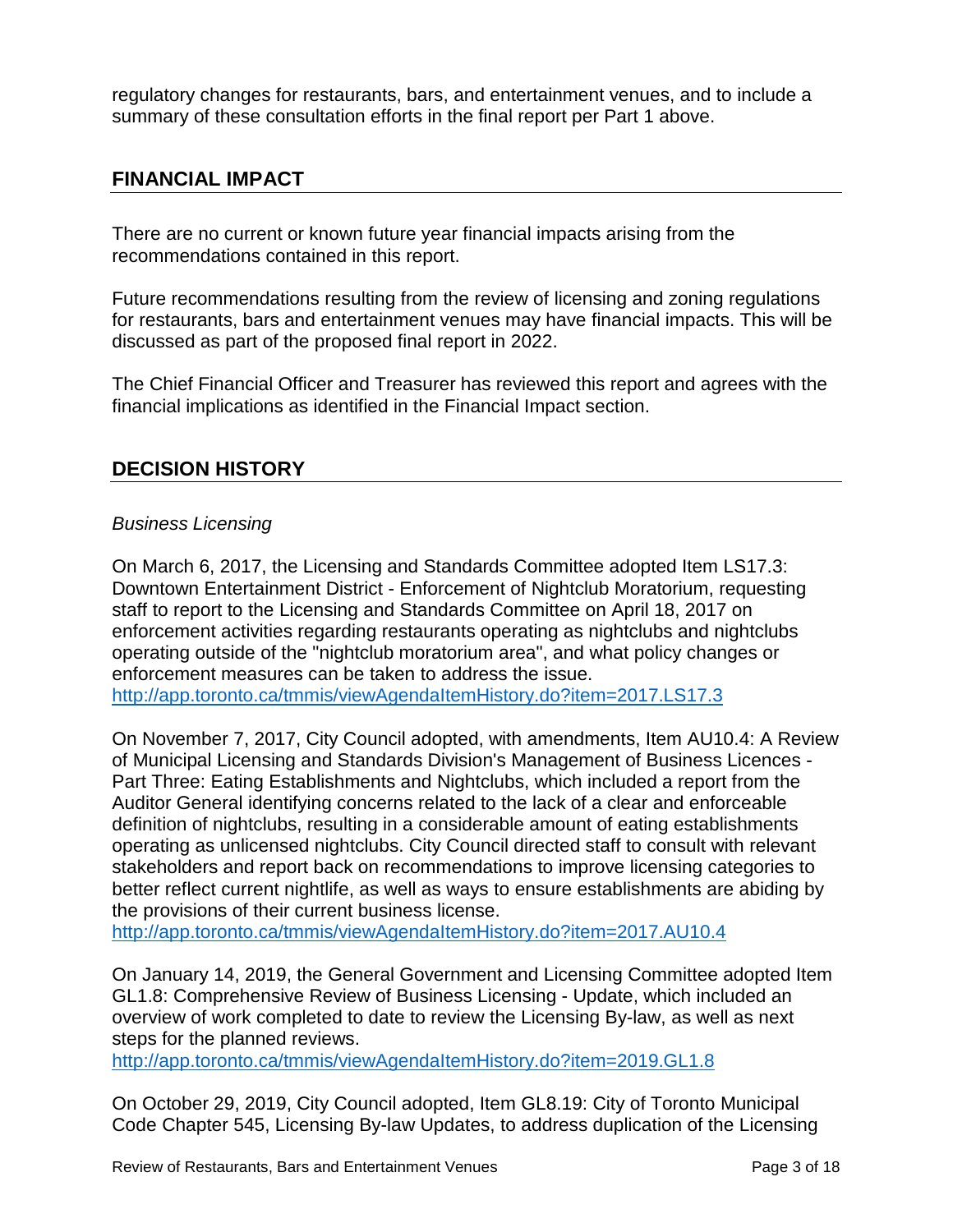By-law with the Health Protection and Promotion Act, reduce regulatory burden for businesses, and enhancing the readability and consistency of the By-law. <http://app.toronto.ca/tmmis/viewAgendaItemHistory.do?item=2019.GL8.19>

#### *Public Health and Safety & Addressing Problematic Establishments*

On January 31, 2017, City Council adopted Item CD17.7: Improving Safety at Large Private Electronic Dance Music Venues, requesting staff to undertake a review of the current policies and regulatory regimes related to the operation of private electronic dance music venues and to report back with a strategy and applicable recommendations to enhance public health and safety. <http://app.toronto.ca/tmmis/viewAgendaItemHistory.do?item=2017.CD17.7>

On July 16, 2019, City Council adopted Item MM9.17: An Inspection and Enforcement Action Plan on Problematic Establishments Serving Alcohol, requesting staff to consult with the Toronto Police Service and the Alcohol and Gaming Commission of Ontario to develop and implement a cross-jurisdictional action plan to respond, manage and resolve negative community impacts created by problematic establishments serving alcohol, and to report back in the fourth quarter of 2019 on the plan's successes and needed improvements.

<http://app.toronto.ca/tmmis/viewAgendaItemHistory.do?item=2019.MM9.17>

On December 17, 2019, City Council adopted Item GL10.14: Update on Cross-Jurisdictional Action Plan for Bars, Restaurants, and Nightclubs, which outlined plans to develop a cross-jurisdictional inspection and enforcement action for problematic establishments serving alcohol. City Council directed staff to continue to engage the Alcohol and Gaming Commission of Ontario and the Toronto Police Service and report back on progress of the cross-jurisdictional action plan as part of the bars, restaurants and nightclubs review in the second quarter of 2020.

<http://app.toronto.ca/tmmis/viewAgendaItemHistory.do?item=2019.GL10.14>

# *Toronto's Nighttime Economy & Live Music Venues*

On March 31, 2016, City Council adopted, with amendments, Item ED10.7: Toronto Music Strategy: An Action Plan, approving the Toronto Music Strategy: Supporting and Growing the City's Music Sector, which states that the City should consider the needs of the music community when updating or implementing new by-laws and regulations, and wherever possible adopt progressive policies introduced in other jurisdictions to address potential conflicts between music industry stakeholders and the wider public interest. <http://app.toronto.ca/tmmis/viewAgendaItemHistory.do?item=2016.ED10.7>

On February 13, 2017, the Toronto Music Industry Advisory Council adopted, with amendments, Item MA7.5: Measures to Protect Music Venues in Toronto - Update, requesting staff to consider, as part of the Council requested report on Item MM22.5, recognizing music venues independently of their primary license type; legitimizing the operation of live music venues by removing restrictions around floor space and seating; and re-evaluating "Employment Lands" zoning to identify potential new areas for music venues and entertainment.

<http://app.toronto.ca/tmmis/viewAgendaItemHistory.do?item=2017.MA7.5>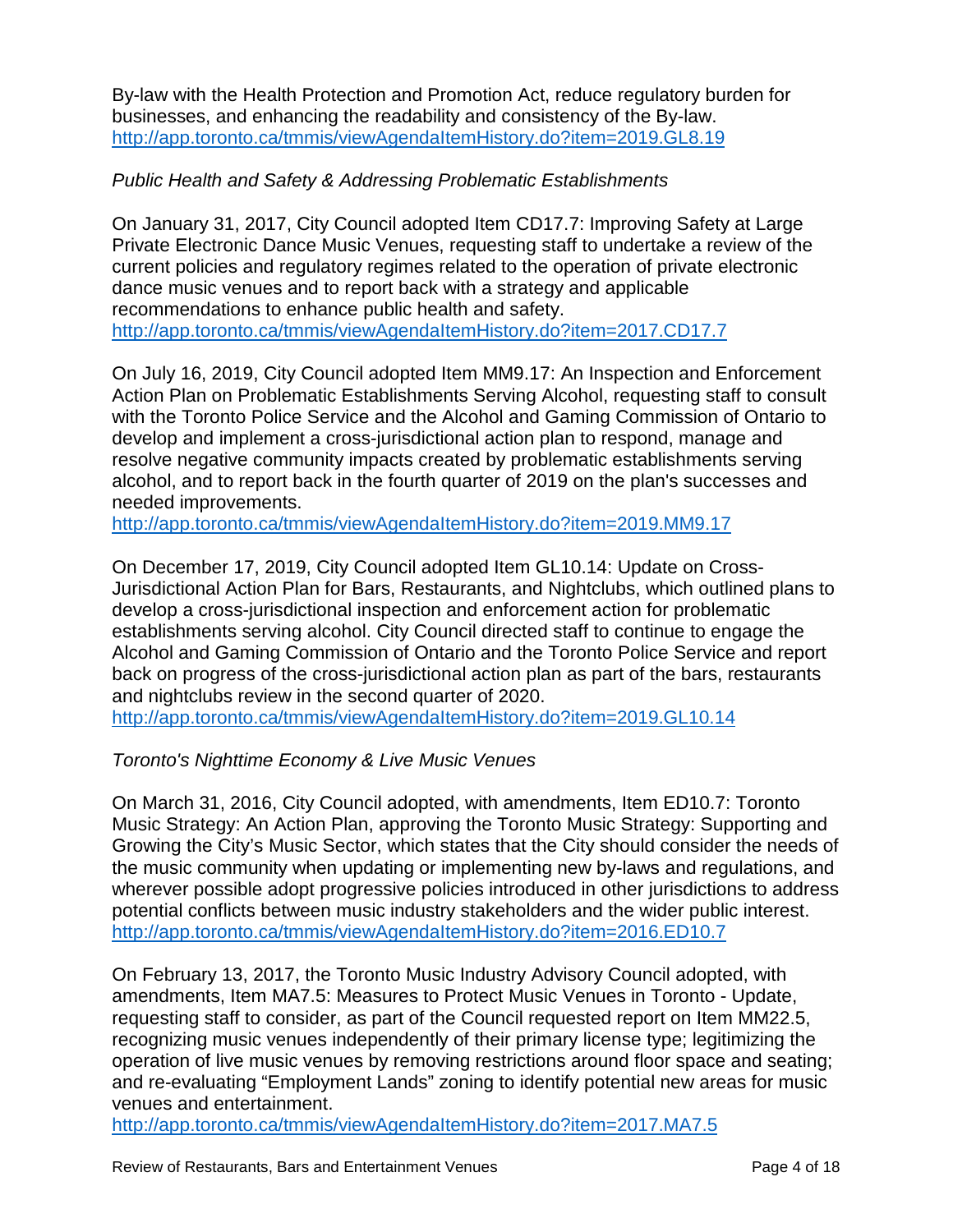On May 22, 2018, City Council adopted, with amendments, Item PG29.4: TOcore: Downtown Plan Official Plan Amendment, resulting in adoption of the Downtown Plan Official Plan Amendment. Council directed staff to undertake a review of the City-wide policies and zoning permissions related to live music venues and report back to the Planning and Growth Management Committee.

<http://app.toronto.ca/tmmis/viewAgendaItemHistory.do?item=2018.PG29.4>

On July 16, 2019, City Council adopted, with amendments, Item EC6.8: Strengthening Toronto's Nighttime Economy, requesting the Mayor to appoint a member of Council as Toronto's Night Ambassador, and adopting the Toronto Nightlife Action Plan. Council requested staff to align the review of zoning and business licensing regulations, including consideration for noise, and to clarify requirements and provide support for venues regularly presenting live music, and report back in 2020. <http://app.toronto.ca/tmmis/viewAgendaItemHistory.do?item=2019.EC6.8>

On October 15, 2019, the Planning and Housing Committee adopted Item PH9.6: Live Music Venues, requesting staff to undertake a review of the business licensing requirements, Official Plan policies, and Zoning By-law permissions and definitions related to live music venues, including size, locational performance standards, and potential amendments, and consult with the Toronto Music Advisory Committee and report back with recommendations in the fourth quarter of 2020. <http://app.toronto.ca/tmmis/viewAgendaItemHistory.do?item=2019.PH9.6>

# **COMMENTS**

City staff began reviewing licensing and zoning regulations for restaurants, bars and entertainment venues in 2018, in response to directives from City Council and recommendations from the Auditor General. This review was paused at the beginning of the COVID-19 pandemic in 2020 as public health measures and provincial emergency orders limited operations of businesses in these industries, and staff resources were also redirected to the emergency response.

Recognizing how the pandemic has negatively affected restaurants, bars and entertainment venues, the City is restarting this work and prioritizing the review of relevant licensing and zoning regulations to modernize and clarify the rules to support businesses, while balancing the need to address any community nuisance and public safety issues that may arise.

The purpose of this framework report is to report on issues that have been identified for further exploration, propose an approach to update licensing and zoning regulations, and to share information about next steps about upcoming consultations with stakeholders, the public, City Councillors, and partner divisions.

# **Restaurants, Bars and Entertainment Venues Review**

Through Toronto Municipal Code, Chapter 545, Licensing, the City licenses Eating and Drinking Establishments and Entertainment Establishments/Nightclubs. The Eating and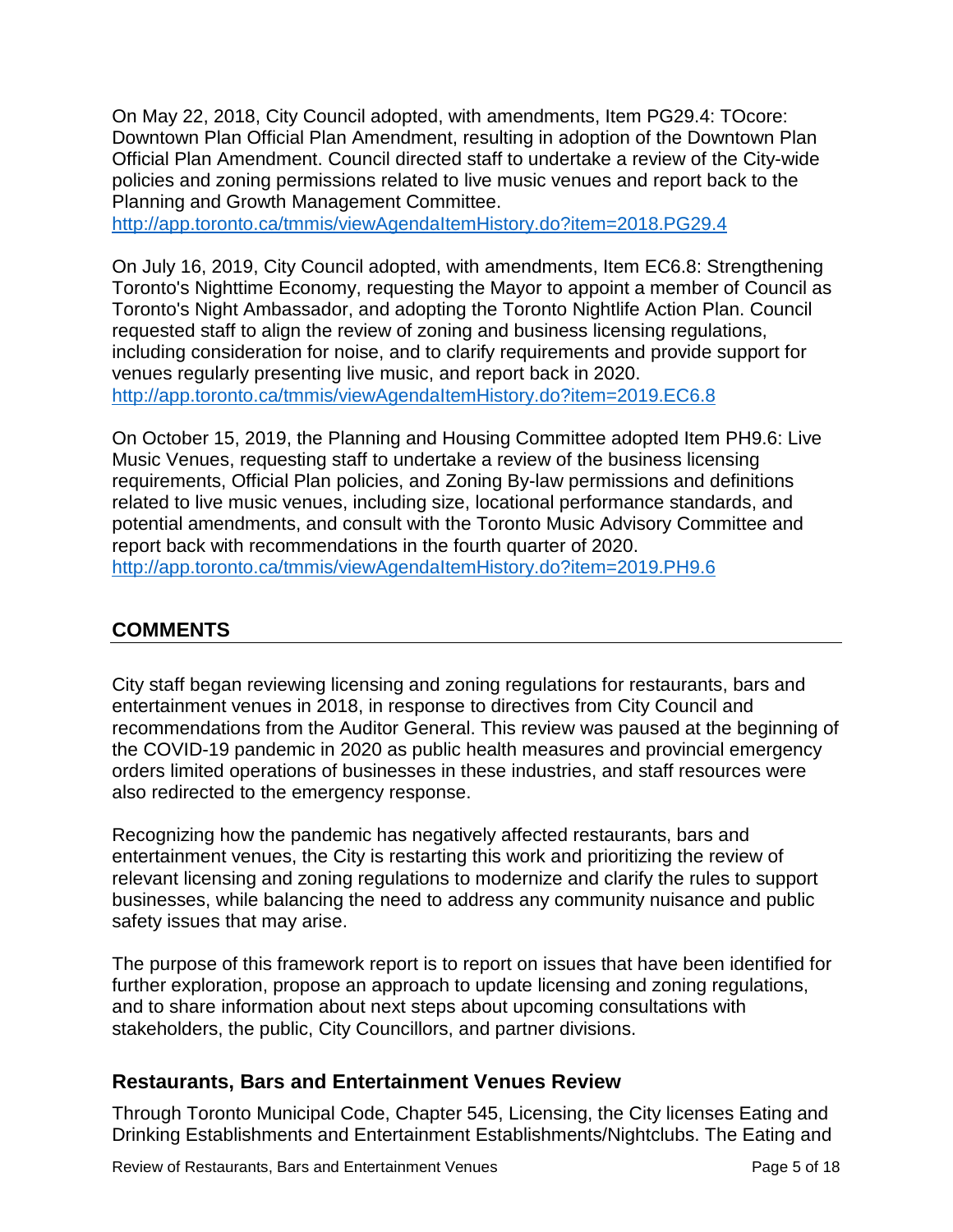Drinking Establishment licence category includes fast food restaurants, traditional table service restaurants, bars, and any other places for reception, refreshment, or entertainment of the public that also serve food. The Entertainment Establishment/ Nightclub licence category captures establishments where the main use is to provide dance facilities for patrons. The City does not have a separate licence that applies to all live music venues. Currently the City licences 7,241 restaurants, cafes, bars, pubs and other eating and drinking establishments, as well as 20 nightclubs.

Zoning regulates the appropriate location and intensity of land uses. Zoning By-law 569- 2013 defines land uses such as eating establishment, nightclub, cabaret, and entertainment place of assembly that are part of this economic sector. Zoning regulations also establish parameters relating to the extent of other activities that can occur within an establishment, such as the extent of entertainment related activities, like a dance floor within an eating establishment.

Consumer demand and models of service delivery in this sector frequently evolve, emphasized recently by Toronto's experience during the pandemic. In addition to traditional restaurants, where patrons sit down to consume a meal, restaurants and bars have become places where a variety of other activities are also available to patrons (for example, dancing, entertainment and live music). Outdoor patios and hybrid designs have also become more common. Staff have heard from stakeholders that these emerging models can be a necessary business decision to make a restaurant fiscally viable. MLS and City Planning initiated a review of the Licensing By-law and Zoning Bylaw sections relating to restaurants, bars, and entertainment venues in recognition of these changing patterns, and the emerging grey area between restaurants and nightclubs. Other licensing categories where similar activities can sometimes take place, such as Public Halls, Billiard Halls, and Places of Amusement, are also included in this review.

In response to City Council directives asking staff to review licensing and zoning regulations for live music venues, and to develop and implement an action plan to manage problematic establishments serving alcohol, the review will also explore ways to mitigate community nuisance, support public safety, and address any impacts of restaurants, bars, and entertainment venues on adjacent areas.

The overall objectives of the review are to:

- Modernize and clarify licensing categories to better reflect the operations of these businesses across Toronto;
- Adjust zoning so businesses can better understand and comply with the rules regarding what is permitted in each area of the city;
- Streamline regulatory processes for businesses and propose greater flexibility for businesses presenting live music:
- Coordinate the zoning and modernized licence process to assist businesses and support inspection and enforcement;
- Address public safety, health and community nuisance issues to better serve businesses, customers, residents and the community; and
- Align with goals of Toronto's Music Strategy and Toronto's Nightlife Action Plan.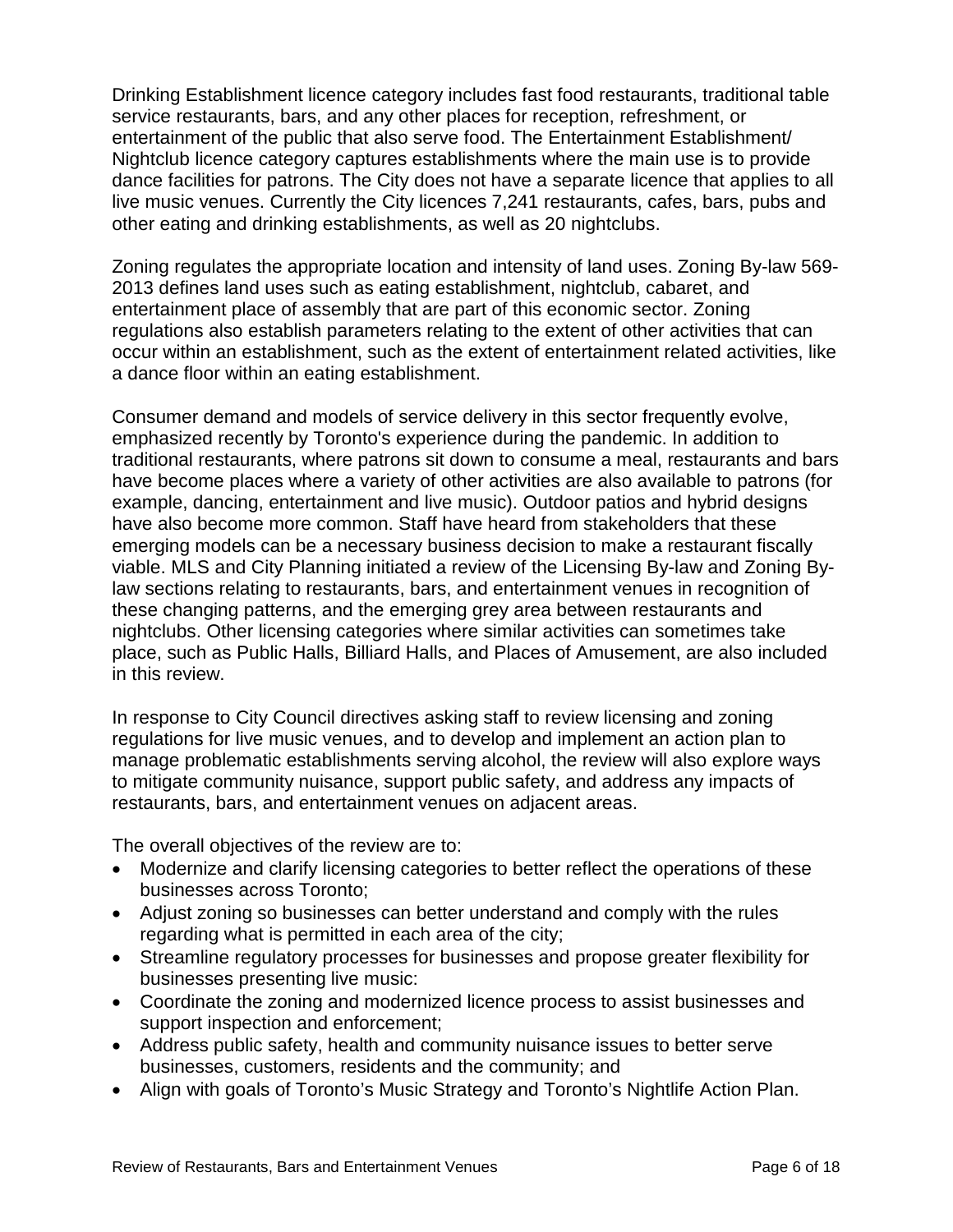#### **Comprehensive Review of Business Licensing**

In 2015, MLS began modernizing business licensing operations and regulations to better reflect the current and evolving business environment, to provide tools that promote compliance, to develop efficiencies, and to reduce regulatory burden. This transition is rooted in the City's regulatory purpose of public safety and consumer protection and is intended to move the City toward a licensing regime based on complexity or extent of business activities. Under this model, licensees with a higher impact - as determined by their business activity - receive an increased level of regulatory and compliance oversight, whereas licensees with a lower impact can benefit from reduced regulatory burden.

Due to the changing nature of businesses and the number of existing business licence categories, the review of business licensing is being conducted in stages. The review of licensing and zoning requirements for restaurants, bars, and entertainment venues is an important piece of this work.

# **Background**

#### **Impacts of the COVID-19 Pandemic**

The global COVID-19 pandemic has had severe impacts on the operation of restaurants, bars and entertainment venues, including live music performances. Public health measures and provincial emergency orders limited operations of businesses in these industries, or required them to close entirely for significant periods of time.

While many public health measures have now been lifted, and we are entering a period of recovery, it may take several years for the restaurant, bar and entertainment industries to return to the level of activity and employment seen prior to March 2020. This review must be sensitive to the current context, challenges, and the new realities facing these industries. It is important that a clear and streamlined regulatory environment is established so that new investment is not discouraged.

#### **Summary of Council Directives**

The review of licensing and zoning regulations for restaurants, bars and entertainment venues responds to a number of outstanding City Council directives, as listed in the "Decision History" section. A summary of key directives and themes is provided below.

In October 2017, the Auditor General released a report that identified the lack of a clear definition of nightclubs, resulting in a number of eating establishments potentially operating as unlicensed nightclubs. The report noted that licensing definitions should be amended to better delineate the difference between an eating establishment and a nightclub to provide clarity for businesses, as well as enforcement staff. City Council directed MLS to consult with relevant stakeholders and review licensing provisions and classifications related to eating establishments and nightclubs to identify the necessary changes to support inspections and enforcement, and better reflect current nightlife in Toronto.

In July 2019, City Council directed MLS and other divisions to develop and implement a cross-jurisdictional action plan to respond, manage and resolve any negative community impacts created by select problematic establishments serving alcohol. MLS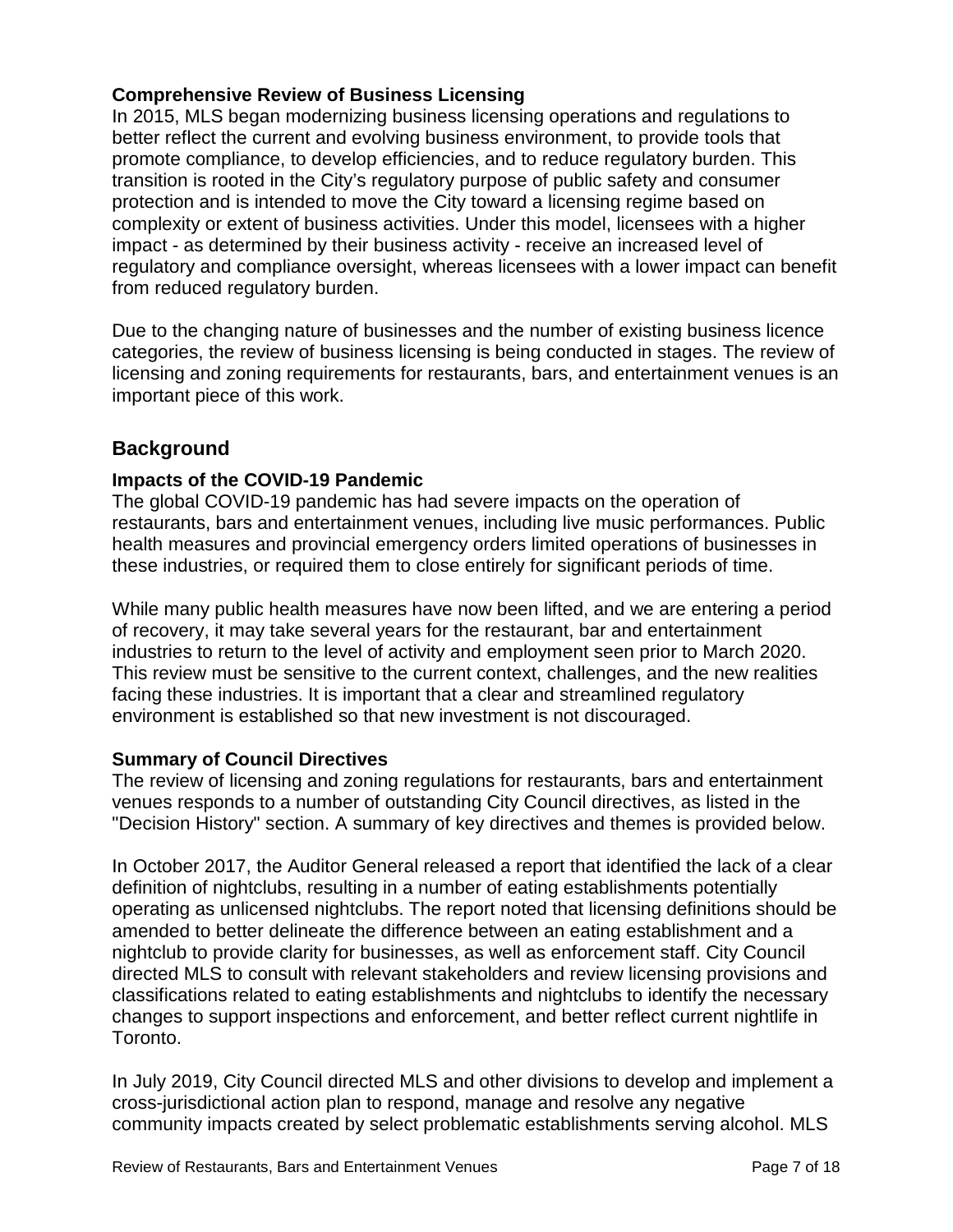responded to this directive in December 2019, and was further directed to report back on progress of the cross-jurisdictional action plan as part of this review.

Between 2016 and 2019, Council also issued a number of directives to support live music venues and Toronto's nighttime economy. Council requested staff to undertake a review of business licensing requirements, Official Plan policies, and Zoning By-law permissions and definitions related to live music venues. Staff were requested to consult with the Toronto Music Advisory Committee, and to report back with potential By-law amendments to clarify requirements and provide support for venues regularly presenting live music.

#### **The Toronto Music Strategy**

City Council adopted the Toronto Music Strategy developed by the Toronto Music Advisory Committee in 2016. The Strategy supports development of export-ready Toronto artists and drives growth in tourism as Toronto becomes more recognized globally as a world-leading music city. The Strategy identifies six major strategic areas to support the music industry in Toronto, including a recommendation for the City to consider the needs of the music community when updating or implementing new bylaws and regulations, and wherever possible adopt progressive policies to address potential conflicts between music industry stakeholders and the wider public interest.

Live music performances in Toronto are often co-located in eating establishments. It is therefore important to consider existing eating establishment regulations in terms of their flexibility to accommodate ancillary or accessory entertainment uses as part of this review.

# **The Toronto Nightlife Action Plan**

Developed in 2019, the Toronto Nightlife Action Plan outlines the scope of nightlife, and takes stock of the city's nightlife economic contribution and creative footprint. It also includes three main goals:

- Support live music, entertainment, and social culture at night that reflects the diversity of the City and enhances the global position of Toronto as a tourist destination and cultural innovator;
- Recognize and advance the importance of safety for nightlife patrons and workers, respect for residents, and sustainability of music and entertainment venues; and
- Acknowledge Toronto as a 24-hour city that harnesses the potential of the entertainment related night economy as a producer of jobs and economic growth.

A notable action of the Plan that will be addressed as part of this review is to align the review of zoning and business licensing regulations to clarify the requirements for venues regularly presenting live music.

# **CaféTO Program**

The CaféTO program was launched in June 2020 to support restaurants and bars facing COVID-19 related indoor dining capacity restrictions by providing expanded outdoor dining space on the street and sidewalk. City Council also approved a temporary use zoning by-law which granted permission to restaurants to expand an outdoor dining space on private property without a requirement for an application with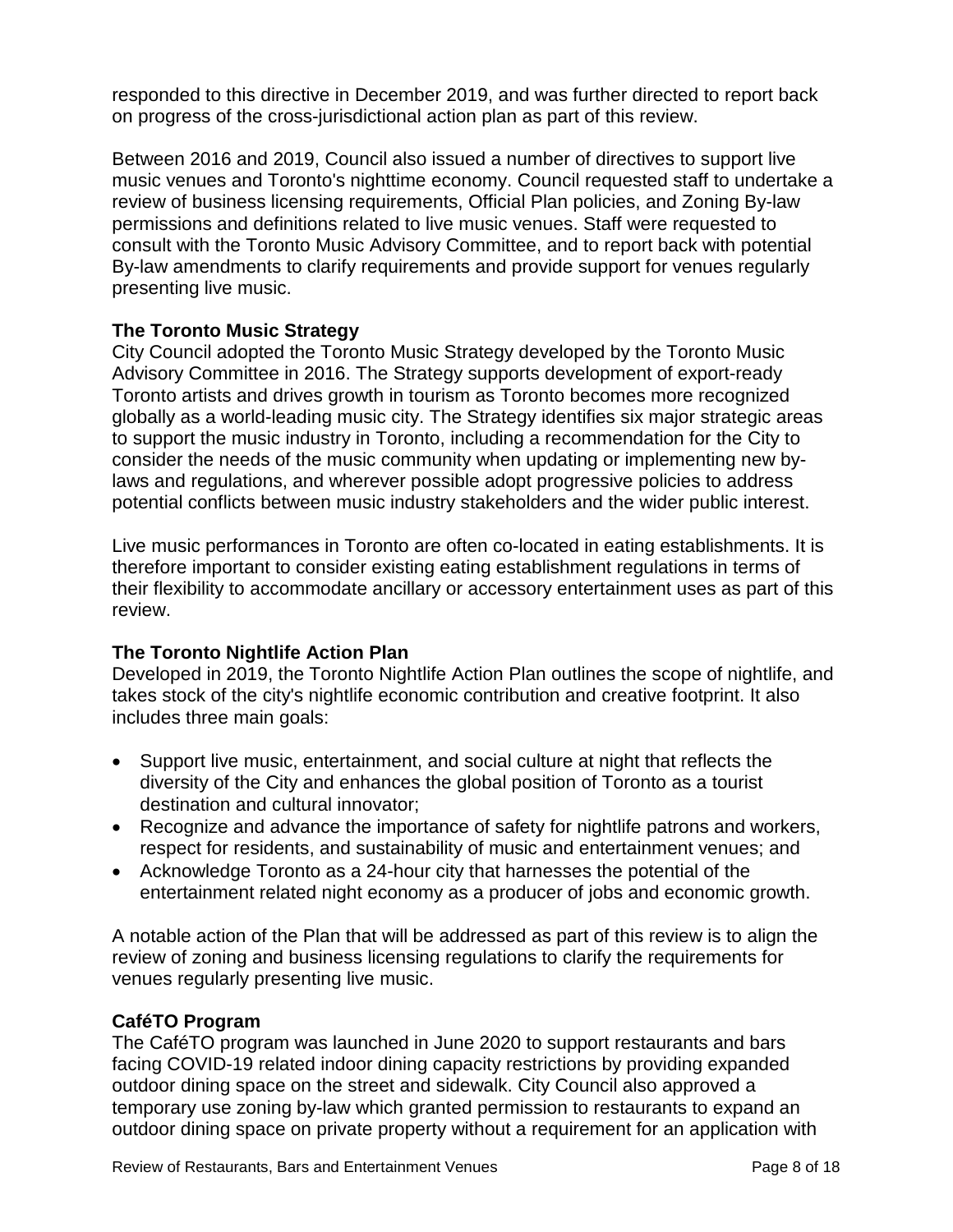the City. At its meeting from November 9 to 10, 2021, City Council will consider a staff report recommending that CaféTO be established as a permanent program for the City of Toronto.

Amplified sound is prohibited on Toronto patios; however, on June 8, 2021, City Council authorized a pilot to permit amplified music on CaféTO patios located in the public-rightof-way in Davenport, Toronto-Danforth and Beaches-East York within scheduled times of day and certain days of the week from August 1 to October 31, 2021. City Council expanded this pilot to include Spadina-Fort York on October 4, 2021. Any music is still subject to requirements under Chapter 591, Noise. The Music Office will be surveying stakeholders at the end of the pilot for feedback and in consultation with Municipal Licensing and Standards, will be reporting back to Economic and Community Development Committee on results.

While staff acknowledge that the CaféTO program and this review have a common goal to support the hospitality industry, at this time, the ongoing work to review and refine the CaféTO program and zoning regulations regarding patios on private property are not expected to be directly included in the scope of this review.

# **Research and Consultation**

As directed by Council, from 2018 to 2019 staff conducted background research, analyzed the current state of licensing and zoning by-laws, and identified issues to be addressed. This work also included an analysis of data related to licensed eating and drinking establishments and nightclubs, and a review of regulations and approaches in other cities. Since restarting this review earlier this year, MLS and City Planning have worked to update and enhance this body of work to inform the proposed framework.

# **Identified Issues in Licensing and Zoning By-laws**

Based on an analysis of the current state of the Licensing By-law (Municipal Code Chapter 545) and City-wide Zoning By-law 569-2013, MLS and City Planning have identified a number of issues and regulatory inconsistencies for restaurants, bars, and entertainment venues that will be addressed as part of this review.

#### *Unclear Defined Terms and Uses*

Many of the defined terms in the Licensing By-law related to restaurants, bars and entertainment venues are unclear, outdated, and lack clear distinctions between categories. Some licensing categories, such as Public Hall, are not defined in the Bylaw, while others, such as Billiard Hall, may be less relevant than in the past. Additionally, many licensing definitions do not align with zoning definitions. For example, the licensing definition for an Entertainment Establishment/Nightclub states that seating is not provided for the majority of patrons, and the zoning definition for a nightclub does not mention seating. While licensing and zoning definitions have different purposes, staff plan to ensure all defined terms work in a more coordinated fashion.

Through the Licensing By-law, the City also licences other types of entertainment and gathering venues such as Public Halls, Billiard Halls, and Places of Amusement. These uses may co-locate in an eating establishment or a bar, leading to further complexity. As an example of regulatory uncertainty, it is not clearly defined how many pool tables a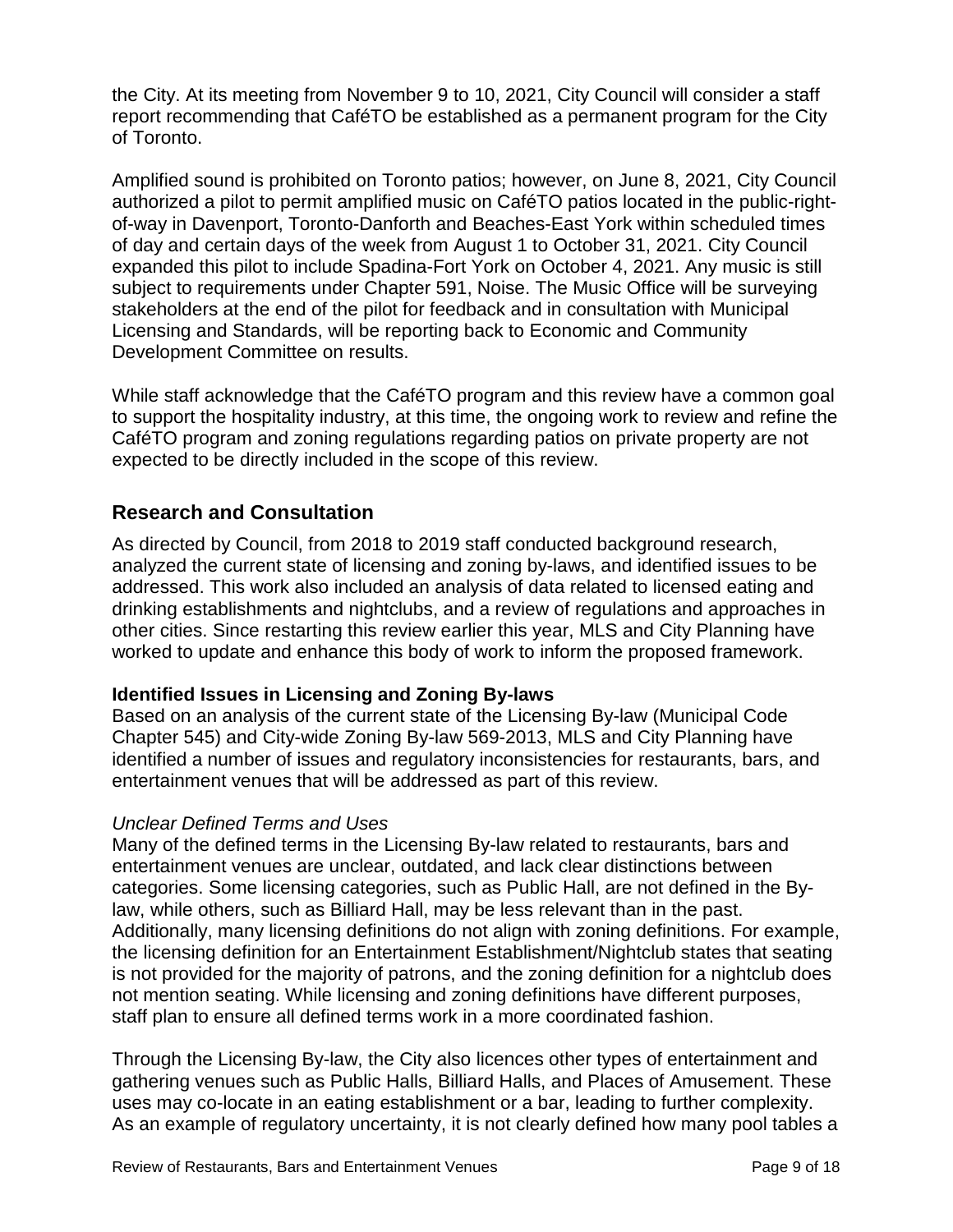restaurant can have before transitioning from a restaurant with an accessory use of pool tables to a billiard hall with the accessory use of serving food.

Another issue identified in the Auditor General's 2017 report is that though current Licensing By-law definitions, a key factor that distinguishes an eating and drinking establishment from a nightclub is the extent of seating available for patrons. Under the By-law, nightclubs are defined as premises where "seating is not provided for the majority of the patrons". This distinction is difficult to enforce as Bylaw Enforcement Officers must count the number of patrons and the number of seats during a site visit. Since patrons can come and go, it is often impractical to count the exact number of patrons on site. Counting the number of seats can also be challenging, particularly when some establishments use benches instead of individual chairs. Some eating establishments also have temporary seating that is adjusted as needed, for example to make room for a dance floor.

The lack of a clear definitions can result in businesses not being issued the appropriate business licence (for example, eating establishments operating as nightclubs). It can also lead to enforcement challenges and may force businesses into operating in a regulatory grey zone. As part of this review, staff will develop clear definitions with distinct tests to better differentiate business types.

Attachment 1 provides a summary of relevant licensing and zoning definitions and variations.

#### *Regulations Do Not Accurately Capture Evolving Business Models*

As discussed above, current business models are evolving and in some cases may overlap several licence or zoning use definitions, or not completely meet any of the available definitions. Some examples include:

- An eating establishment that primarily operates as a traditional sit-down restaurant, but also hosts live music performances and/or dancing on select nights;
- A drinking establishment that does not offer seating;
- An eating and drinking establishment with ping-pong tables and dining tables; and
- An eating establishment that offers food service in association with other entertainment activities, where the entertainment portion of the premises is larger in interior floor area than the dining area.

It can be difficult for these businesses to know what licence category they fall under, and if they are complying with zoning regulations. Updating regulations to better capture flexible business models and better distinguish business types will provide clarity for businesses, and enable the City to enact appropriate licensing conditions.

#### *Restrictions on Indoor Entertainment in Eating Establishments*

Entertainment related uses, such as dancing, live music, DJ sets or karaoke are often co-located in restaurants and bars. Current zoning regulations state that entertainmentrelated uses must not exceed a maximum of six percent of the interior floor area of that eating establishment or fifty square metres (whichever is the lesser amount).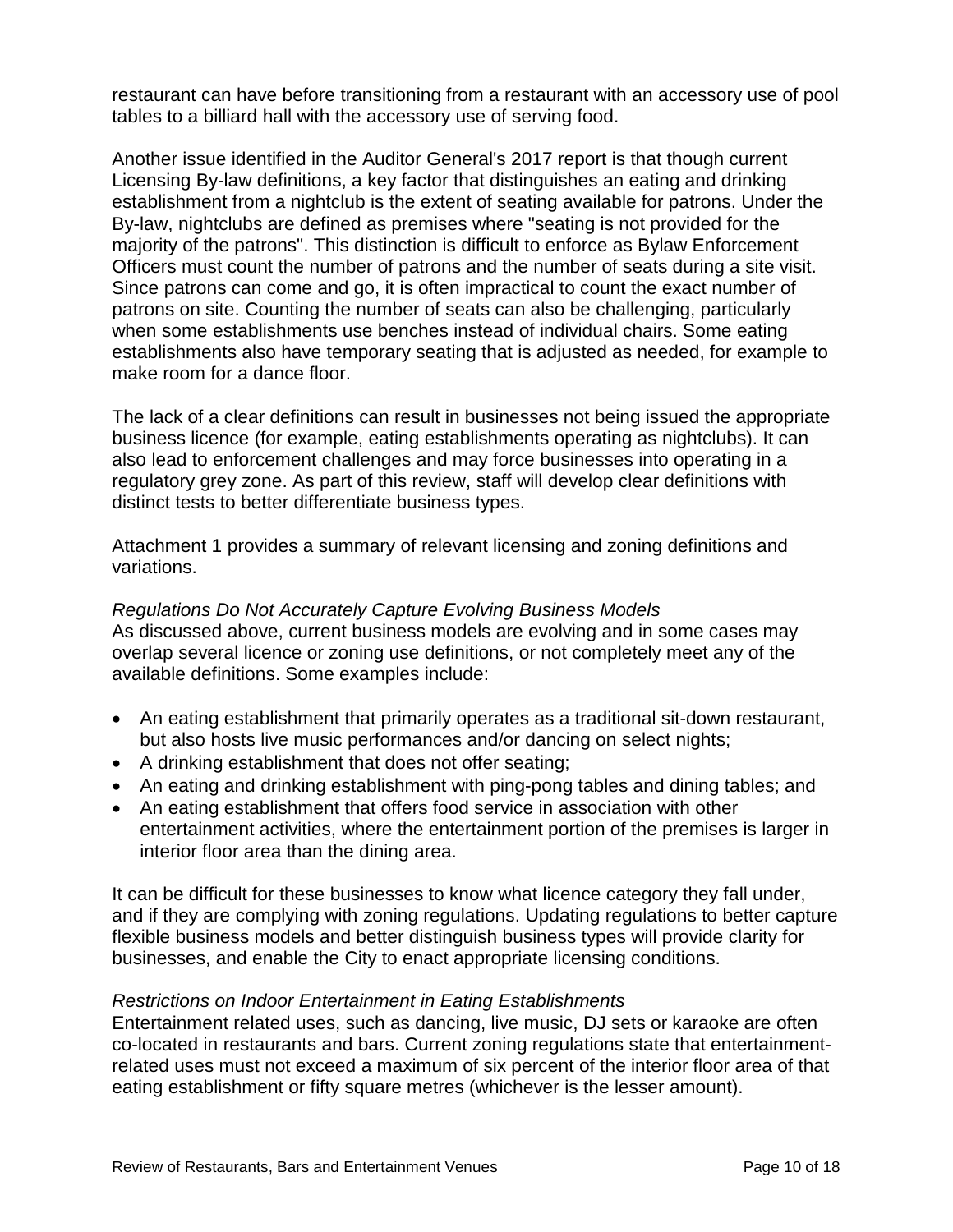This type of zoning regulation was not found in the other jurisdictions staff reviewed as part of the background research for this report. This regulation has resulted in interpretation challenges when Bylaw Enforcement Officers visit premises to determine compliance, as determining 6 percent of the internal floor area of a premises can be difficult. Furthermore, this regulation has presented significant challenges for live music venues in supporting artists and providing safe, adequate space for performers, venue staff, and audiences. Stakeholders report ongoing issues in attempting to limit entertainment-related uses typically requiring a stage or stage area and a minimal dance floor to just six percent of their floor area.

Toronto's Nightlife Action Plan encourages the alignment of zoning and licensing requirements to add clarity to the regulations regarding live music venues. The interior floor restriction for entertainment uses in an eating establishment limits the flexibility for live music performances to occur. Staff will therefore review and modify this requirement to better support the goals of the Nightlife Action Plan.

#### **Stakeholder Engagement**

#### *Early Engagement: 2018 and 2019*

In late 2018 and early 2019, staff held meetings with select external stakeholders to identify issues and discuss potential solutions. Stakeholders included the Toronto Association of Business Improvement Areas (TABIA), the Alcohol and Gaming Commission of Ontario (AGCO), Ontario Restaurant Hotel & Motel Association (ORHMA), and business owners.

Stakeholders identified a number of issues with current licensing and zoning regulations that align with those described above. For example, stakeholders shared that existing licensing categories are not clear and do not include clear distinctions for bars and music venues. Stakeholders also commented that rules around permitted entertainment uses for licensed businesses are confusing, and that restaurants that transition to entertainment uses at certain times are a necessary business decision to make a restaurant fiscally viable. Additionally, staff heard that problematic establishments creating noise and other nuisances do not reflect the majority of establishments.

When discussing potential solutions, stakeholders were supportive of a licensing regime based on complexity or extent of business activities, and suggested that licensing and zoning by-laws should allow for flexibility around floor plan, security, and staffing.

#### *Recent Engagement: 2021*

Beginning on October 12, 2021, MLS and City Planning launched an engagement and information sharing campaign to advise stakeholders and the public about the review, and how to get involved and participate in future consultations. Staff developed a dedicated City webpage, and provided information as well as an opportunity to provide feedback to 3000 licensed business owners/operators, over 80 listserv subscribers, OHRMA, Restaurant Canada, and TABIA. Staff also shared information through social media channels, the MLS Monitor Councillor newsletter, the EDC Business Newsletter, and provided an update during an external Nighttime Economy Working Group meeting.

Stakeholders were invited to provide comments to inform this framework report by November 5, 2021. MLS and City Planning received 14 emails from a variety of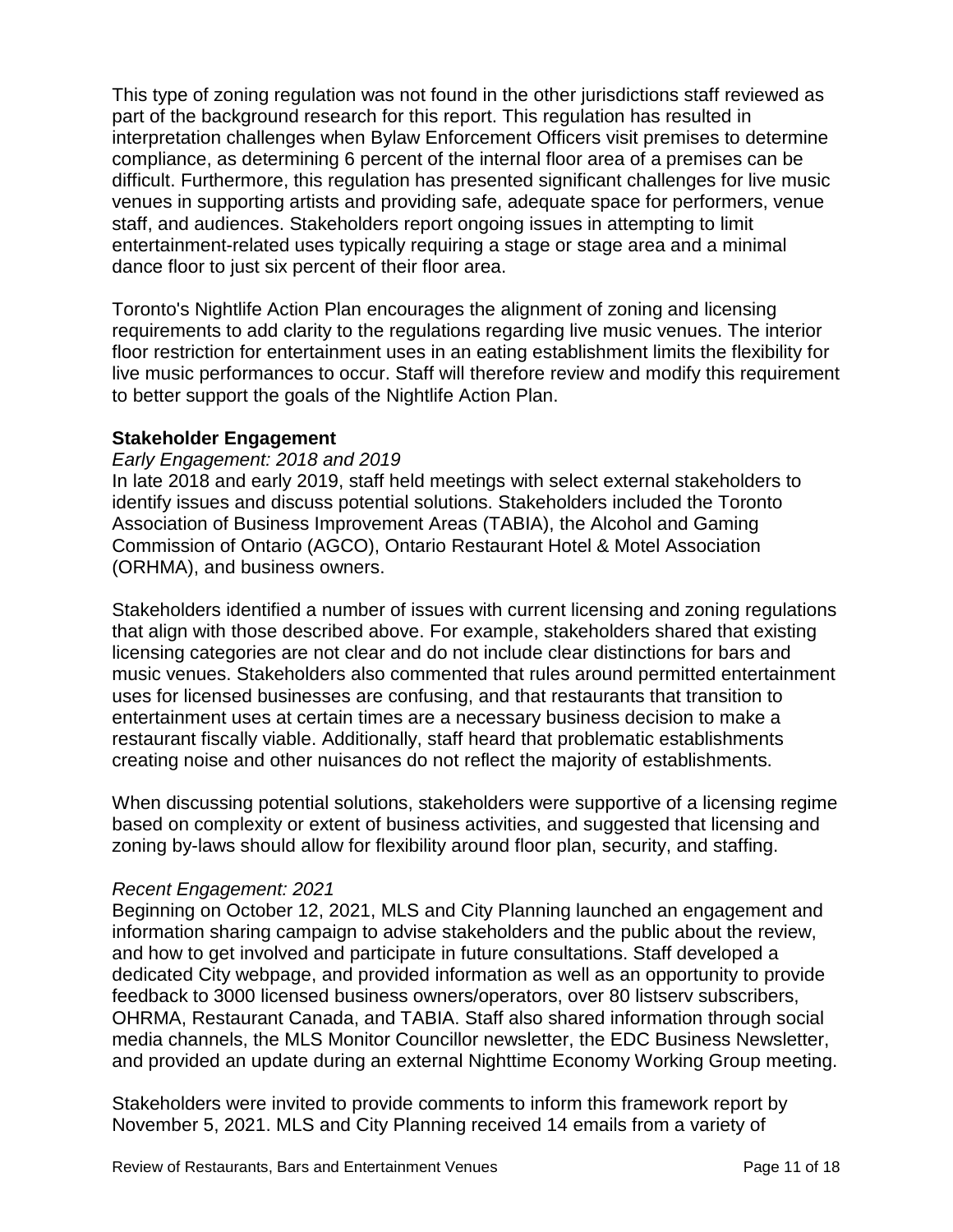stakeholders, including owners and operators of restaurants, bars and live music venues, and residents. All feedback was reviewed to inform this report and is summarized below.

Stakeholders highlighted a number of challenges currently facing the restaurant, bar and music venue industries, including labour shortages, rising food and alcohol costs, high competition, restrictive regulations, and impacts of COVID-19. Stakeholders stressed that this review should reduce regulatory burden for businesses and that staff need to work collaboratively with the industry to find policy solutions.

Staff heard that for some businesses, operating as both a restaurant and music venue is a necessary business decision to be fiscally viable. Under current licensing regulations, music venues are often licenced as restaurants, and must choose not to comply with licensing and zoning rules to make a profit. Music venues licenced as restaurants are required to provide seating to the majority of patrons, thus reducing capacity for standing patrons at live music performances, and limiting potential profits. Staff heard that live music industry stakeholders support increased flexibility in terms of seating and floor plans, and are not supportive of any additional regulatory burdens, such as mandatory training or rigid rules for security provision.

Some stakeholders asked the City to extend operating hours for nighttime businesses to 4:00 am to support pandemic recovery, and lengthen licence terms for restaurants, bars, and live music venues.

Staff also received feedback on other issues related to restaurants, bars and entertainment venues. Both residents and business owners and operators urged the City to do more to support the hospitality and entertainment industries during COVID-19 recovery, including continuing the CaféTO program. Industry stakeholders commented that the City should reduce outdoor patio regulations and associated fees. A few residents shared concerns about allowing amplified sounds on patios due to increased noise in residential neighbourhoods. Live music stakeholders highlighted a lack of available rehearsal space in Toronto. Staff also received feedback on the need for safety standards to protect workers from COVID-19, such as mask mandates and improved ventilation.

Details about proposed stakeholder and public consultations planned for early 2022 are provided in the "Consultation Approach" section.

#### **Jurisdictional Research**

In 2018, MLS completed preliminary research on licensing approaches for restaurants, bars, and entertainment venues in select North American jurisdictions. In the summer of 2021, MLS updated and expanded this research. A parallel jurisdictional scan of zoning regulations was completed by City Planning. In total, staff reviewed regulations in fourteen cities across Canada and the United States. Findings of this research are summarized below.

#### *Licensing Regulations*

Like Toronto, some jurisdictions, including Mississauga, New York City, and Detroit, have one licence category for eating and drinking establishments that covers a broad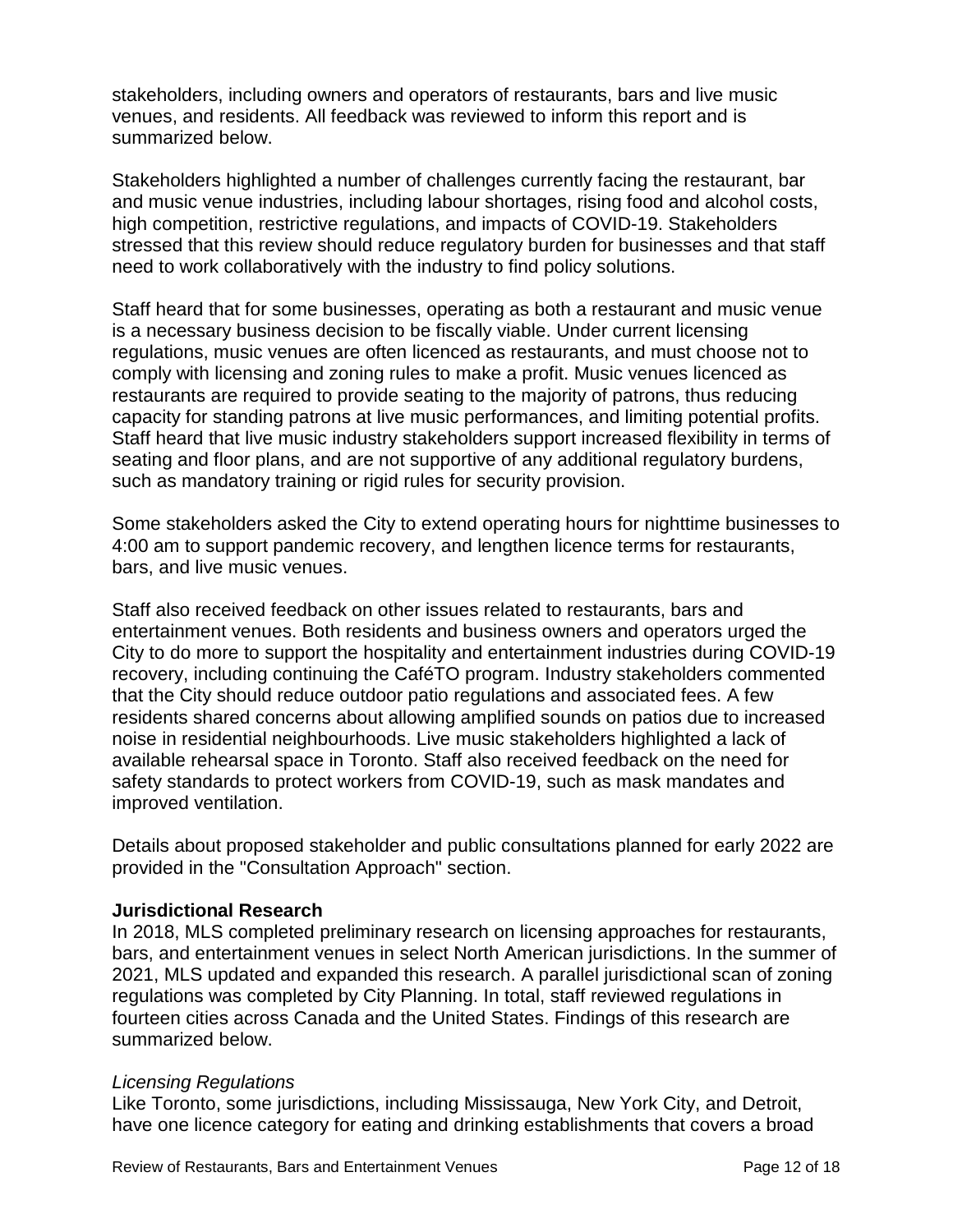range of business types, including cafes, restaurants, and bars. Alternatively, many other jurisdictions have different eating and drinking establishment licence categories or subcategories that differentiate business types based on liquor service, capacity, entertainment uses, operating hours, and/or if minors are permitted. In many cases, different licence conditions are also placed on the various categories or subcategories. For example, Vancouver has different licences for liquor-primary and food-primary establishments, and subcategories based on operating hours and entertainment uses. Each of the subcategories also has various classes with different capacity limits, and progressive conditions for larger establishments, including requirements for security and first aid training for employees.

In Hamilton, under the food premise licence there are three subcategories: restaurant; restaurant with liquor; and bar/nightclub. The bar/nightclub subcategory has additional licence conditions, such as submitting noise and crowd control plans, and providing security. Notably, in San Francisco a Limited Live Performance permit is required to host live performances in establishments whose primary use is not entertainment, such as a restaurant with a piano player.

A select number of the jurisdictions reviewed, including Mississauga, Hamilton, Waterloo, San Francisco, and Nashville, have a separate entertainment establishment or nightclub licence category. In all of these cities this licence category is differentiated from an eating or drinking establishment based on the primary function being provision of entertainment and/or live or pre-recorded music. Common licence conditions include submitting noise control and crowd control plans, and having security. None of the jurisdictions reviewed has a specific licence category for venues providing live music only.

#### *Zoning Regulations*

There is consistency across jurisdictions in the zoning structure for eating establishments. Like Toronto, in many of the cities examined, it is common to require a minimum distance between a large eating establishment and a residential zone, and somewhat common to specify a maximum permitted size of the eating establishment. For nightclubs, it is also common to require a certain distance between a nightclub and a residential zone and to state a maximum permitted size of the nightclub.

A limited number of municipalities refer to alcohol sales and noise control as zoning requirements, while Toronto relies upon the Noise By-law (Chapter 591) and regulations enacted by the Alcohol and Gaming Commission of Ontario. Some municipalities, like Waterloo, require a certain distance between nightclubs.

Of the cities reviewed, the restriction for a maximum of six percent of the interior floor area of an eating establishment (up to a maximum of fifty square metres) is unique to Toronto. For nightclubs, the requirement to be located in the downtown area and on the ground floor of a building are also unique to Toronto.

# **Planning Policy Considerations**

#### **Provincial Planning Policy Framework** *The Planning Act*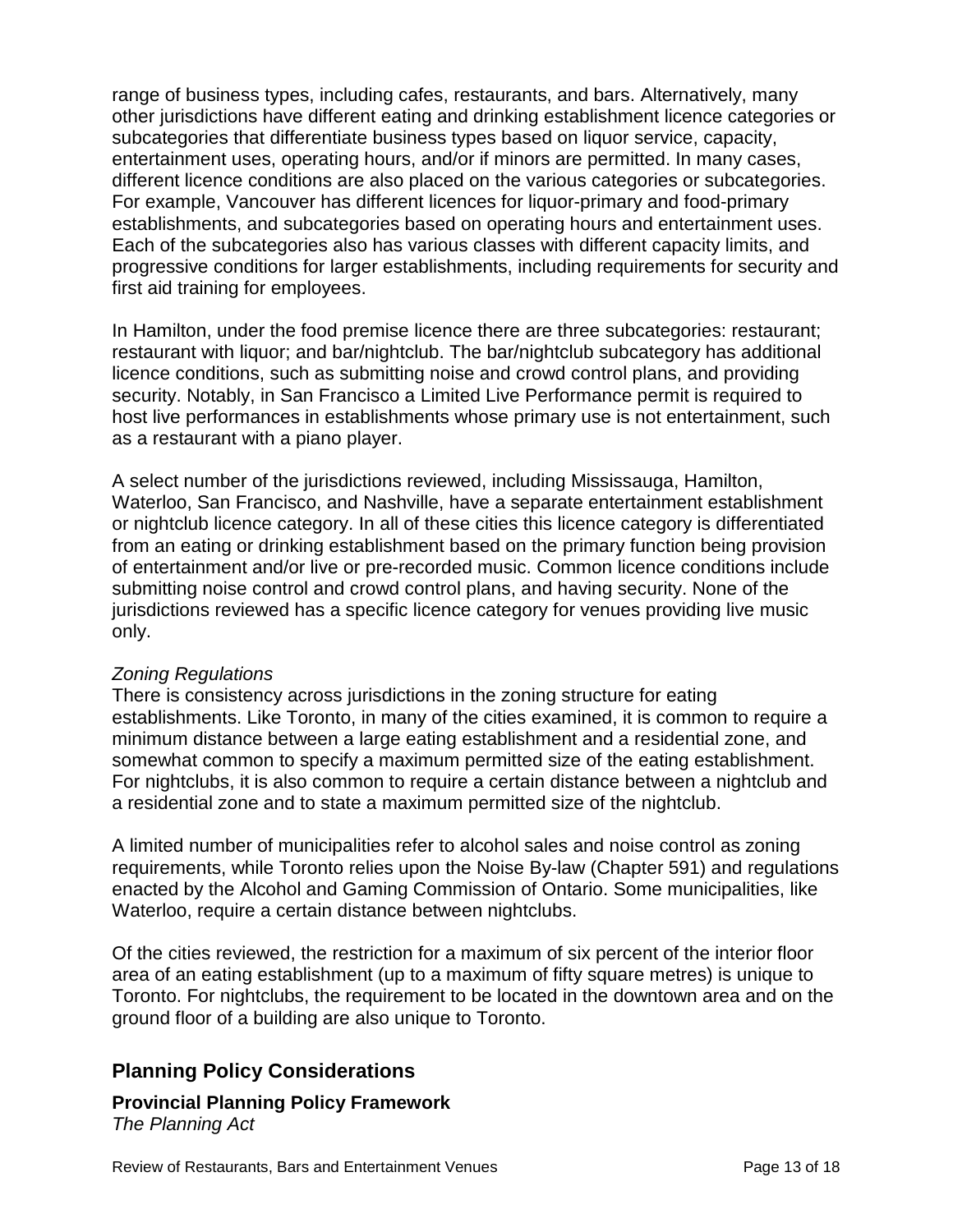Section 2 of the Planning Act sets out matters of provincial interest that the council of a municipality must have regard for when making planning decisions. Included in the list is the adequate provision of employment opportunities.

#### *The Provincial Policy Statement (2020)*

The Provincial Policy Statement (the "PPS") provides province-wide policy direction of land use planning and development matters. The PPS is issued under Section 3 of the Planning Act. All decisions of Council in respect of the exercise of any authority that affects a planning matter must be consistent with the PPS.

Policy 1.7.1 of the PPS states that long-term economic prosperity should be supported by promoting opportunities for economic development and community investmentreadiness and providing opportunities for sustainable tourism development, amongst other measures.

#### **Toronto Official Plan**

The Official Plan provides for a long-term vision for future growth in the city. It includes City Council's policies and objectives for the physical development and redevelopment of the City. Section 2.1 of the Official Plan contains policies relating to the competitive position of Toronto as a business location, reflecting the diversity and strength of the broader regional economy of the Greater Toronto Area. Policy 2.1.1(j) states that Toronto will work with neighbouring municipalities, the Province of Ontario and Metrolinx to address mutual challenges and to implement the Provincial framework for dealing with growth across the GTA which improves the competitive position of the Toronto regional economy internationally and creates and sustains well-paid, stable, safe and fulfilling employment opportunities for all individuals.

Section 3.5 of the Official Plan contains a range of policies regarding Toronto's economic health and supporting improvements to the foundations of economic competitiveness. Section 3.5.1 further specifies policies relating to the creation of a strong and diverse economy, and specifically to promote the cultural sector as an important element of the economy. Policy 3.5.1.1 states several methods to nurture and expand Toronto's economy, such as maintaining a strong and diverse economic base and attracting new and expanding employment clusters that are important to Toronto's competitive advantage.

Section 3.5.2 of the Official Plan contains policies regarding the creation of cultural capital, and establishes the goal of promoting a vibrant cultural life, rich diversity and cultural expression. Policy 3.5.2.1 states that a full range of arts and cultural activities, from community-based endeavours to nationally prominent institutions, will be promoted and supported in Toronto to express the cultural diversity of its communities.

# **Proposed Framework to Modernize Zoning and Licensing Regulations**

The proposed framework aims to provide clarity and flexibility to businesses, while balancing the need to mitigate impacts of restaurants, bars and entertainment venues on adjacent communities. A licensing approach based on complexity or extent of business activities will enable appropriate and proportional regulatory oversight. For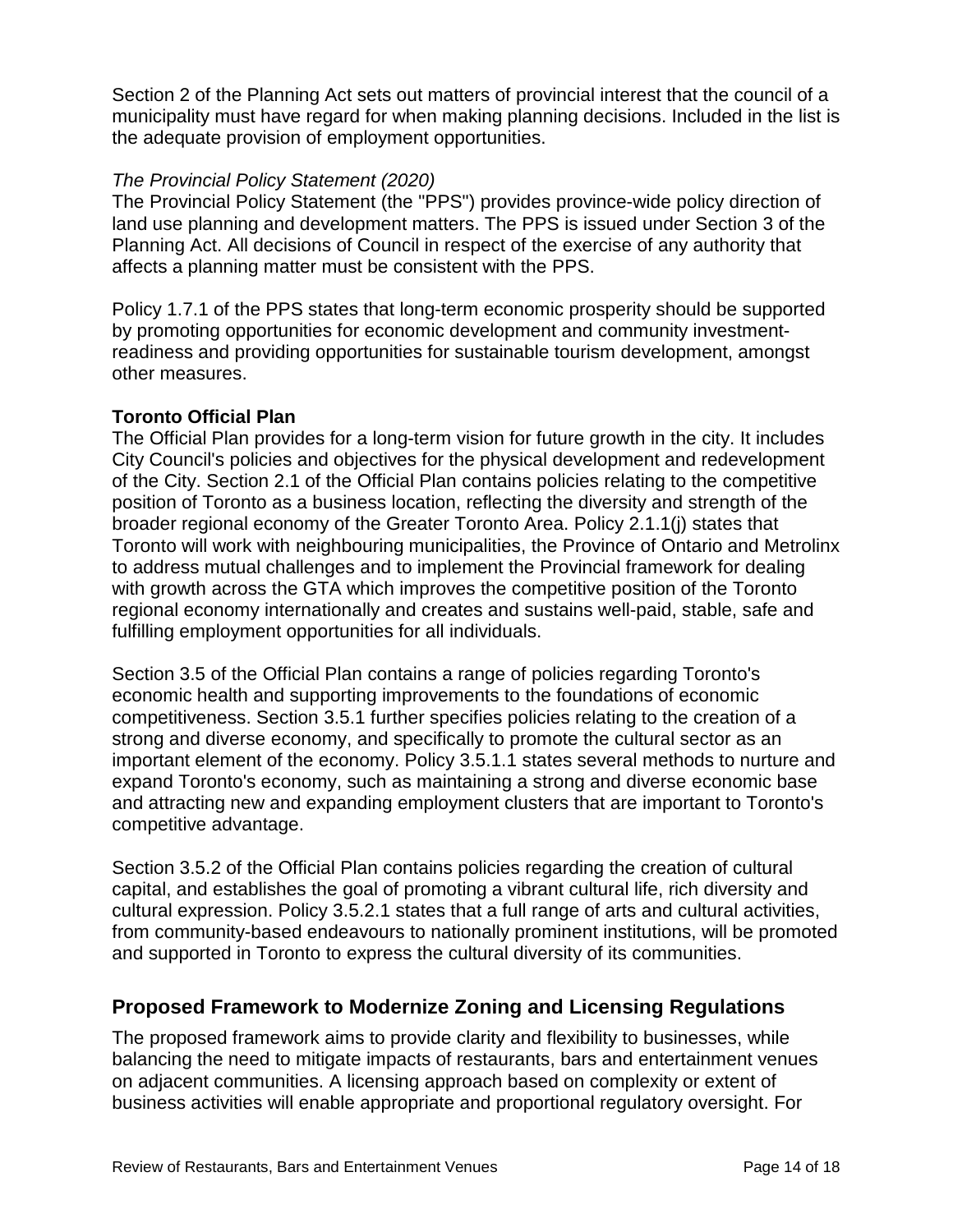example, a small coffee shop that operates during regular business hours may not need the same level of oversight as a bar that operates later and mainly serves alcohol.

MLS proposes to modify and differentiate licence classes based on factors such as venue capacity, liquor service, hours of operation, and entertainment uses. This may involve creating two licence classes for restaurants, bars, and other eating and drinking establishments to differentiate lower impact and higher impact establishments. Staff will also consult with relevant stakeholders on the idea of creating a new licence category and/or class to capture bars and restaurants offering entertainment, including transitioning restaurants, and will also explore the most appropriate way to capture new live music venues. Transitioning to this new licensing model will allow staff to review opportunities to provide more flexibility for businesses in terms of seating, floor plans, and entertainment.

Additionally, staff will explore and consult on appropriate, outcome-oriented licensing requirements (such as submitting a crowd control plan) for moderate and high impact establishments and potential opportunities to streamline licensing for lower impact establishments. MLS will review licensing fees as needed to align with proposed licensing changes.

Staff will also study appropriate tests to distinguish traditional nightclubs from bars and restaurants offering entertainment (the current test is whether sitting or dancing as the primary function), as well as review current licence conditions for nightclubs. Definitions for Entertainment Establishment/Nightclubs, Places of Amusement, Billiard Hall, and Public Hall will be updated. As well, staff will ensure licensing and zoning definitions are compatible, and that all definitions are distinct, clear and enforceable by identifying key measures and characteristics to create thresholds to differentiate between business types.

City Planning proposes to examine the city-wide zoning restriction stating that no more than six percent, and up to a maximum of fifty square metres of an eating establishment is permitted to be dedicated to entertainment related uses. City Planning will also consider expanding the areas in which nightclubs are permitted to mixed use areas in the City beyond the downtown area. Staff will consider appropriate distances between nightclubs and large restaurants and residential zones. Staff will work with MLS to ensure zoning and licensing definitions are harmonized and consistent for ease of interpretation.

Staff will continue to assess which stakeholders, including equity deserving communities, may be affected by the proposed framework and will seek appropriate and meaningful engagement from those groups, as outlined in the "Consultation Approach" section below. Staff will aim to ensure that any future regulatory changes do not create barriers for equity deserving groups to obtain a business license, or to participate in activities or with in the industries included in this review.

# **Addressing Problematic Establishments Serving Alcohol**

In July 2019, City Council directed staff to report back on an inspection and enforcement action plan for problematic establishments serving alcohol. Staff in MLS,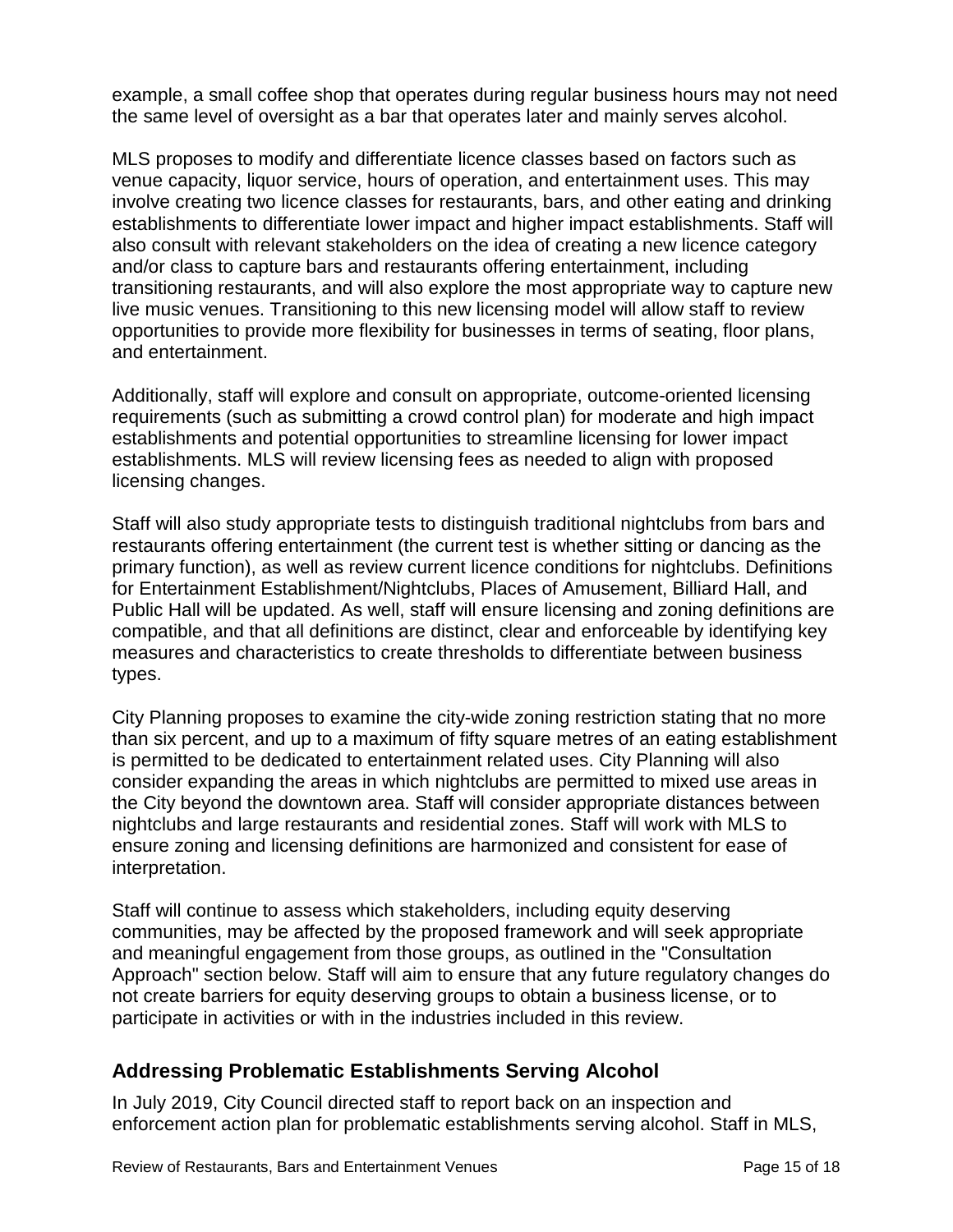Toronto Building, and Toronto Fire Services were asked to develop this crossjurisdictional action plan in consultation with the Alcohol and Gaming Commission of Ontario (AGCO) and the Toronto Police Service (TPS) to respond to, manage, and resolve negative community impacts created by problematic establishments serving alcohol. In response, MLS reported to City Council in December 2019 outlining an approach for City staff to develop an evidence-based cross-jurisdictional inspection and enforcement action plan in alignment with the Toronto Nightlife Action Plan, which seeks to strengthen Toronto's nightlife.

While development of the cross-jurisdictional inspection and enforcement action plan has been delayed as a result of the pandemic and the need to redirect City resources to emergency response and recovery efforts, MLS had continued work with the AGCO to develop a framework to further coordinate investigative and enforcement efforts, and to review existing information-sharing processes between the AGCO and City divisions, and determine where efficiencies may be possible. Staff will provide an update on this work as part of the final report back on this review.

Transitioning to a licensing regime based on complexity or extent of business activities will support compliance and effective enforcement efforts by dedicating enforcement resources to higher impact businesses. Clearer definitions and modernized licensing will also reduce instances of eating establishments operating as unlicensed nightclubs without appropriate regulatory oversight.

To further address problematic establishments, MLS will also review opportunities to include delegated authority under the Licensing By-law for the Executive Director, MLS, to be able to approve select administrative or reporting licence conditions for identified problematic businesses. These conditions would aim to address the issues being caused by a specific venue (for example, if the establishment has many noise complaints a new condition to create a noise control plan could be imposed). Problematic businesses may be defined by number of charges laid by MLS and/or convictions.

# **Consultation Approach**

MLS and City Planning, in collaboration with the Economic Development and Culture division, and other divisions as appropriate, will consult relevant stakeholders and the public on the proposed framework to modernize and clarify licensing and zoning regulations, as well as ways to address community nuisance and public safety issues, beginning in early 2022. Stakeholders will include business owners/operators, Business Improvement Areas (BIAs), industry associations and experts, the AGCO, residential associations and the public. Staff will also consult with the Toronto Music Advisory Committee and the Nighttime Economy Working Group throughout the review.

Consultations will be a continuation and expansion of previous engagement done in 2018 and 2019. Staff will also explore opportunities to collaborate with broader nighttime economy consultations.

The consultation approach will include engagement tactics to reach equity deserving groups so they may inform and participate in meaningful engagement. Staff will also aim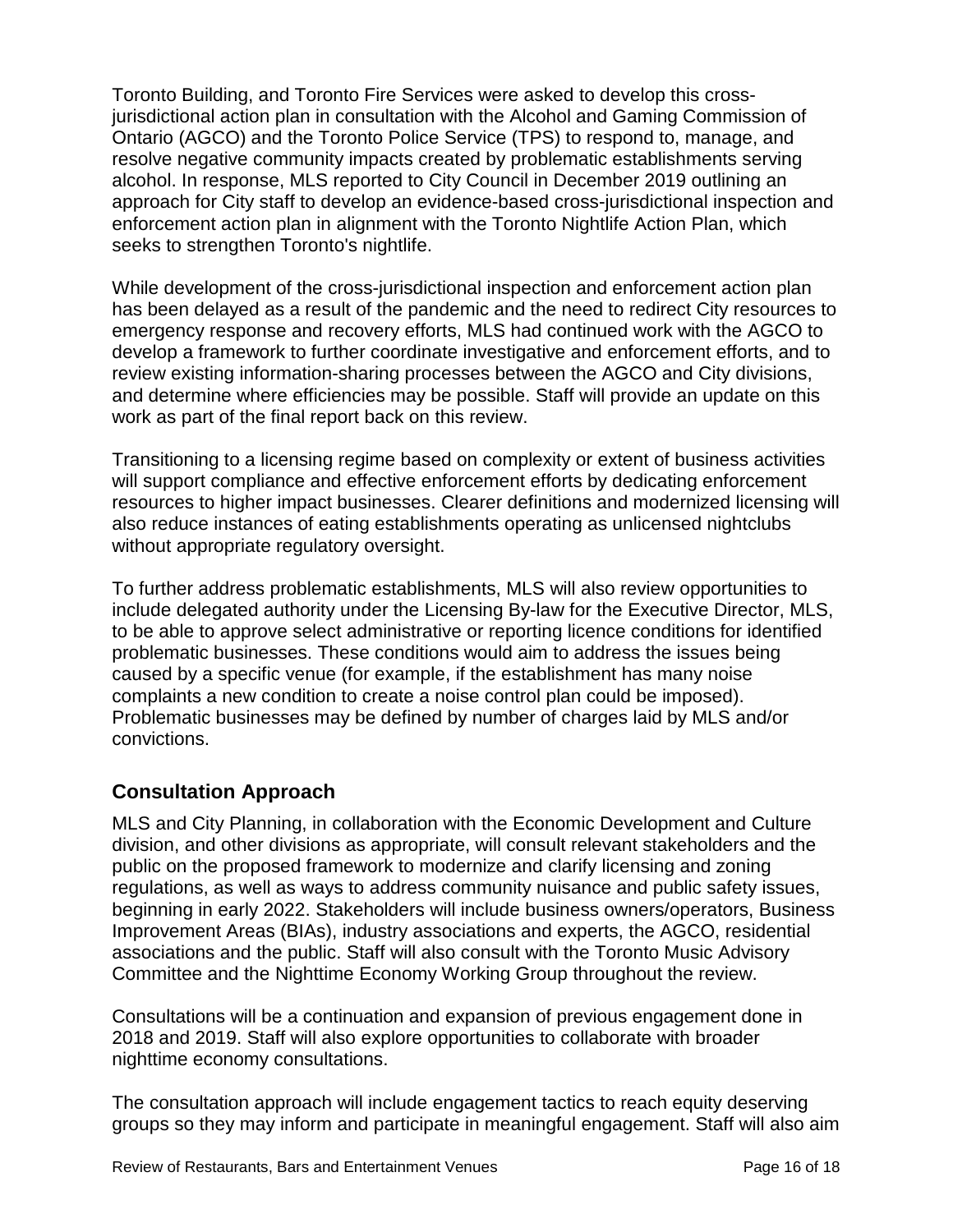to ensure that consultation activities to include business owners/operators from equity deserving communities, and industry members city-wide, including areas of the City that may not be represented by BIAs or industry organizations.

Consultations will include various events and feedback tools, including public town hall meetings, focus group meetings with industry stakeholders and business owners/operators, and online and/or telephone surveys to allow for an additional opportunity for city-wide feedback. It is anticipated that most of the consultations will be virtual; however, staff will consider in-person events if appropriate and work in accordance with public health guidelines and corporate guidance for resuming in-person public meetings and consultation activities.

Information on the upcoming consultations activities and events will be readily available on the City website. To reach a broad range of audiences, consultations will also be communicated through City of Toronto social media channels, list serve updates, newsletters, emails to licensed operators, and by leveraging communication channels from other City Divisions.

#### **Next Steps**

After further analysis and consultation as outlined in this report, staff will bring forward a final report with zoning and licensing recommendations for restaurants, bars, and entertainment venues, and proposed by-law amendments later in 2022. This report will also include recommendations related to addressing problematic establishments serving alcohol for Committee and Council consideration.

# **CONTACT**

Ginny Adey, Director, Policy and Strategic Support, Municipal Licensing and Standards Division, Tel: 416-338-5576, Email: [Ginny.Adey@toronto.ca](mailto:Ginny.Adey@toronto.ca)

Kyle Knoeck, Acting Director, Zoning and Committee of Adjustment, City Planning Division, Tel: 416-392-0871, Email: [Kyle.Knoeck@toronto.ca](mailto:Kyle.Knoeck@toronto.ca)

#### **SIGNATURE**

Carleton Grant Executive Director Municipal Licensing and Standards Division